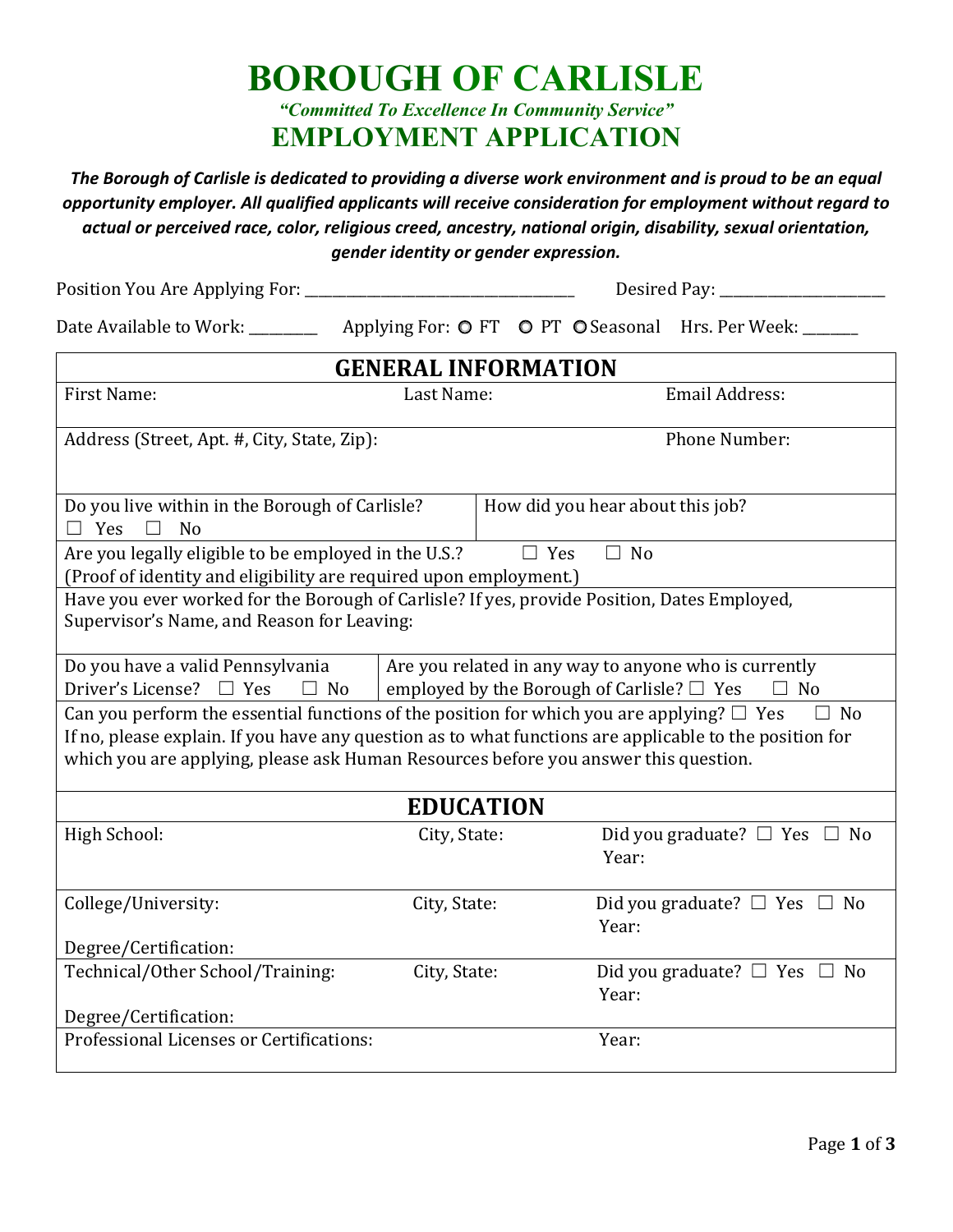## **BOROUGH OF CARLISLE** *"Committed To Excellence In Community Service"* **EMPLOYMENT APPLICATION**

*The Borough of Carlisle is dedicated to providing a diverse work environment and is proud to be an equal opportunity employer. All qualified applicants will receive consideration for employment without regard to actual or perceived race, color, religious creed, ancestry, national origin, disability, sexual orientation, gender identity or gender expression.*

|         |                                                | <b>MILITARY SERVICE</b> |                    |  |
|---------|------------------------------------------------|-------------------------|--------------------|--|
|         | Have you ever served in the U.S. Armed Forces? | Yes                     | ∣ I No             |  |
| Branch: | From Date:                                     | To Date:                | Rank at Discharge: |  |

| <b>WORK HISTORY</b>                                 |                      |             |
|-----------------------------------------------------|----------------------|-------------|
| Please explain employment gaps of 3 months or more. |                      |             |
| Company:                                            | Phone:               |             |
| Address/City/State:                                 | Supervisor:          |             |
| Job Title:                                          | <b>Starting Pay:</b> | Ending Pay: |
| From Date:<br>To Date:                              |                      |             |
| <b>Duties Performed:</b>                            |                      |             |
|                                                     |                      |             |
|                                                     |                      |             |
| Reason for leaving:                                 |                      |             |
|                                                     |                      |             |

| Company:                 | Phone:                              |
|--------------------------|-------------------------------------|
| Address/City/State:      | Supervisor:                         |
| Job Title:               | <b>Starting Pay:</b><br>Ending Pay: |
| From Date:<br>To Date:   |                                     |
| <b>Duties Performed:</b> |                                     |
|                          |                                     |
|                          |                                     |
| Reason for leaving:      |                                     |
|                          |                                     |

| Company:               | Phone:               |             |
|------------------------|----------------------|-------------|
| Address/City/State:    | Supervisor:          |             |
| Job Title:             | <b>Starting Pay:</b> | Ending Pay: |
| From Date:<br>To Date: |                      |             |
| Duties Performed:      |                      |             |
|                        |                      |             |
|                        |                      |             |
| Reason for leaving:    |                      |             |
|                        |                      |             |